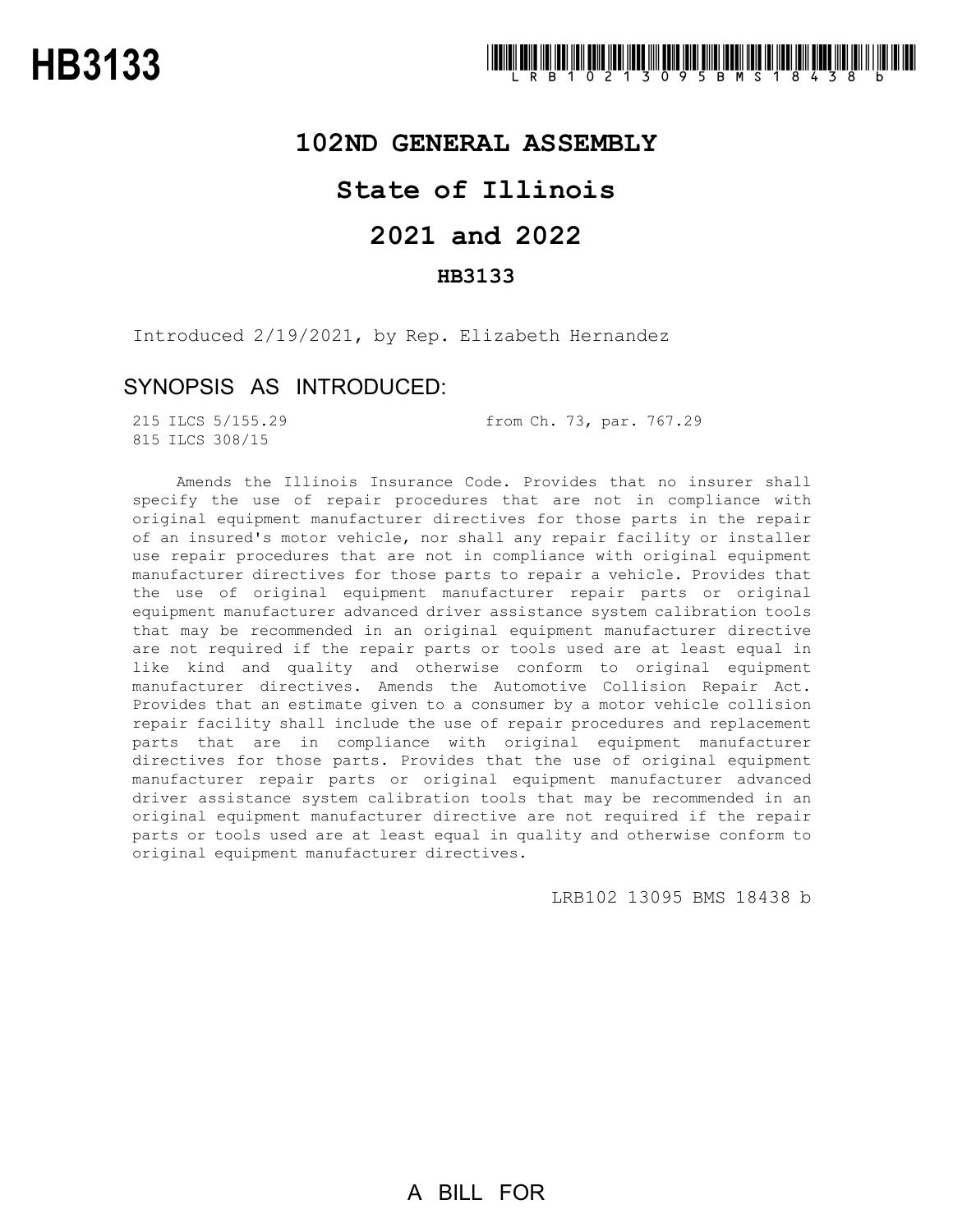1

AN ACT concerning regulation.

#### **Be it enacted by the People of the State of Illinois, represented in the General Assembly:** 2 3

Section 5. The Illinois Insurance Code is amended by changing Section 155.29 as follows: 4 5

(215 ILCS 5/155.29) (from Ch. 73, par. 767.29) 6

Sec. 155.29. (a) Purpose. The purpose of this Section is to regulate the use of aftermarket crash parts by requiring disclosure when any use of an aftermarket non-original equipment manufacturer's crash part is proposed and by requiring that the manufacturers of such aftermarket crash parts be identified. 7 8 9 10 11 12

(b) Definitions. As used in this Section the following terms have the following meanings: 13 14

"Aftermarket crash part" means a replacement for any of the nonmechanical sheet metal or plastic parts that generally constitute the exterior of a motor vehicle, including inner and outer panels. 15 16 17 18

"Non-original equipment manufacturer (Non-OEM) aftermarket crash part" means an aftermarket crash part not made for or by the manufacturer of the motor vehicle. 19 20 21

"Repair facility" means any motor vehicle dealer, garage, body shop, or other commercial entity that undertakes the 22 23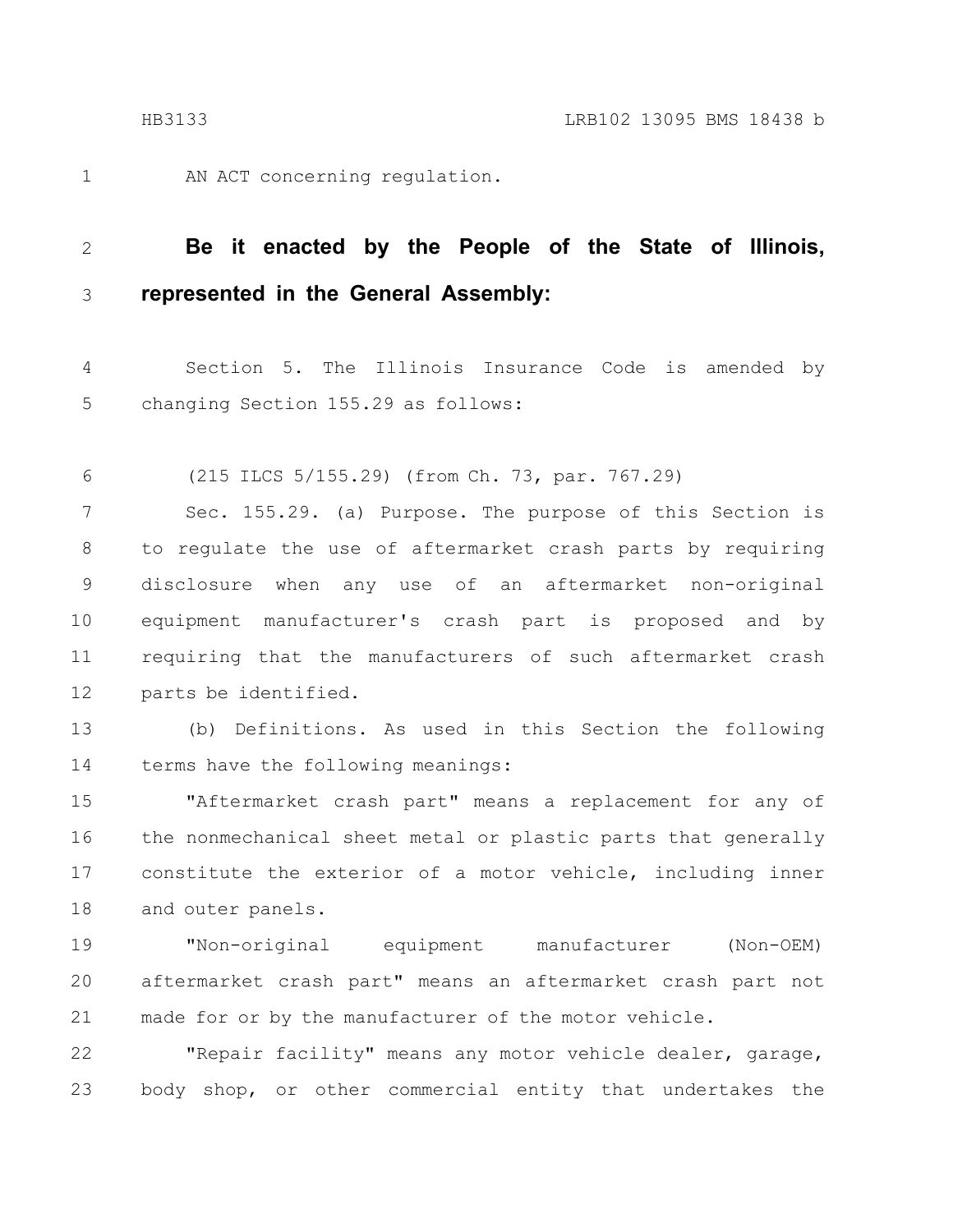repair or replacement of those parts that generally constitute the exterior of a motor vehicle. 1 2

"Installer" means an individual who actually does the work of replacing or repairing parts of a motor vehicle. 3 4

(c) Identification. Any aftermarket crash part supplied by a non-original equipment manufacturer for use in this State after the effective date of this Act shall have affixed thereto or inscribed thereon the logo or name of its manufacturer. The manufacturer's logo or name shall be visible after installation whenever practicable. 5 6 7 8 9 10

(d) Disclosure. No insurer shall specify the use of non-OEM aftermarket crash parts in the repair of an insured's motor vehicle, nor shall any repair facility or installer use non-OEM aftermarket crash parts to repair a vehicle unless the customer is advised of that fact in writing. In all instances where an insurer intends that non-OEM aftermarket crash parts be used in the repair of a motor vehicle, the insurer shall provide the customer with the following information: 11 12 13 14 15 16 17 18

(1) a written estimate that clearly identifies each non-OEM aftermarket crash part; and 19 20

(2) a disclosure settlement incorporated into or attached to the estimate that reads as follows: "This estimate has been prepared based on the use of crash parts supplied by a source other than the manufacturer of your motor vehicle. Warranties applicable to these replacement parts are provided by the manufacturer or distributor of 21 22 23 24 25 26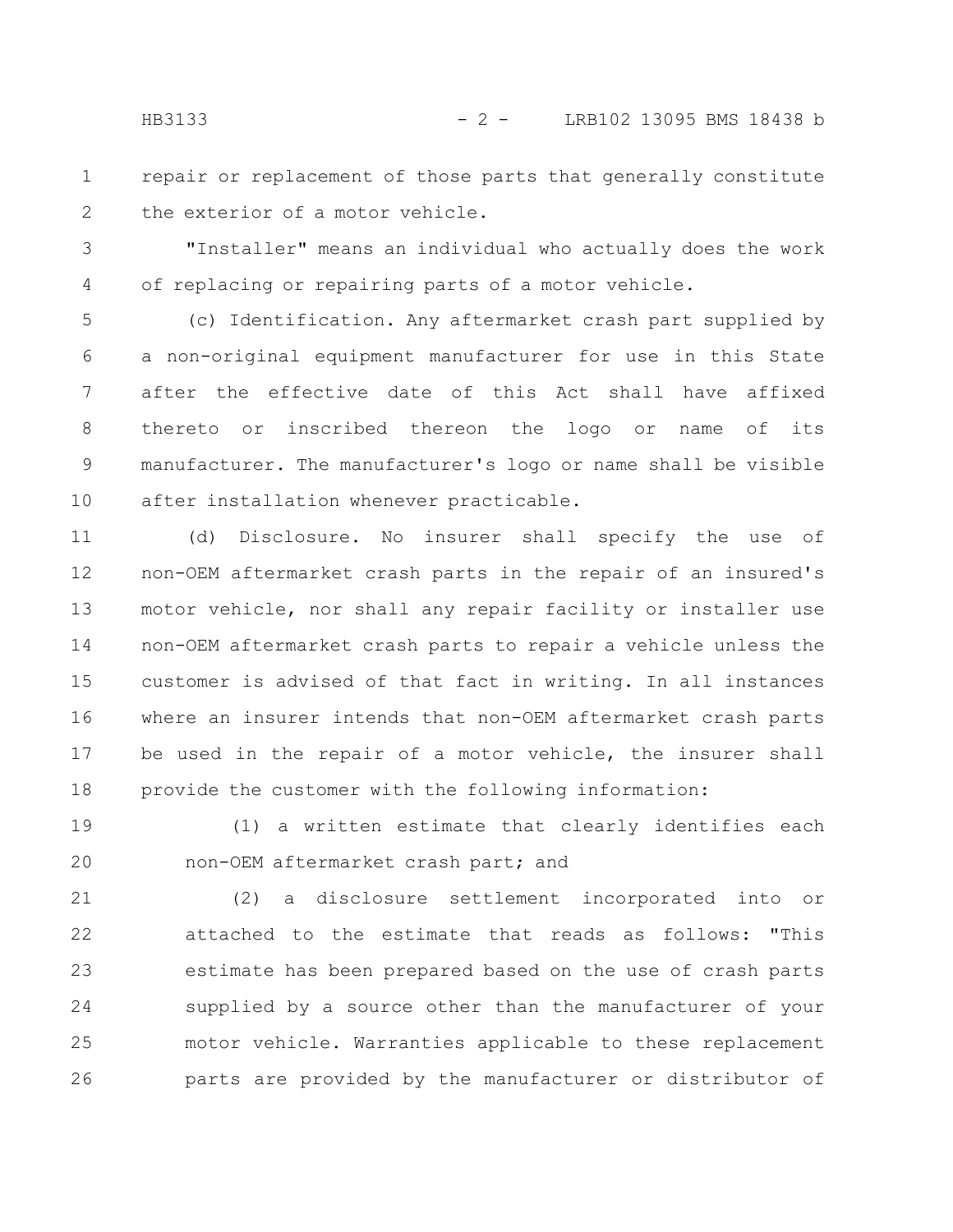these parts rather than the manufacturer of your vehicle." (e) Procedures. No insurer shall specify the use of repair procedures that are not in compliance with original equipment manufacturer directives for those parts in the repair of an insured's motor vehicle, nor shall any repair facility or installer use repair procedures that are not in compliance with original equipment manufacturer directives for those parts to repair a vehicle. However, this subsection does not require the use of original equipment manufacturer repair parts or original equipment manufacturer advanced driver assistance system calibration tools that may be recommended in an original equipment manufacturer directive if the repair parts or calibration tools used are at least equal in like kind and quality and otherwise conform to original equipment manufacturer directives. 1 2 3 4 5 6 7 8 9 10 11 12 13 14 15

(Source: P.A. 86-1234; 86-1475.) 16

Section 10. The Automotive Collision Repair Act is amended by changing Section 15 as follows: 17 18

(815 ILCS 308/15) 19

Sec. 15. Disclosure to consumers; estimates. 20

(a) No work for compensation that exceeds \$100 shall be commenced without specific authorization from the consumer after the disclosure set forth in this Section. 21 22 23

(b) Every motor vehicle collision repair facility shall 24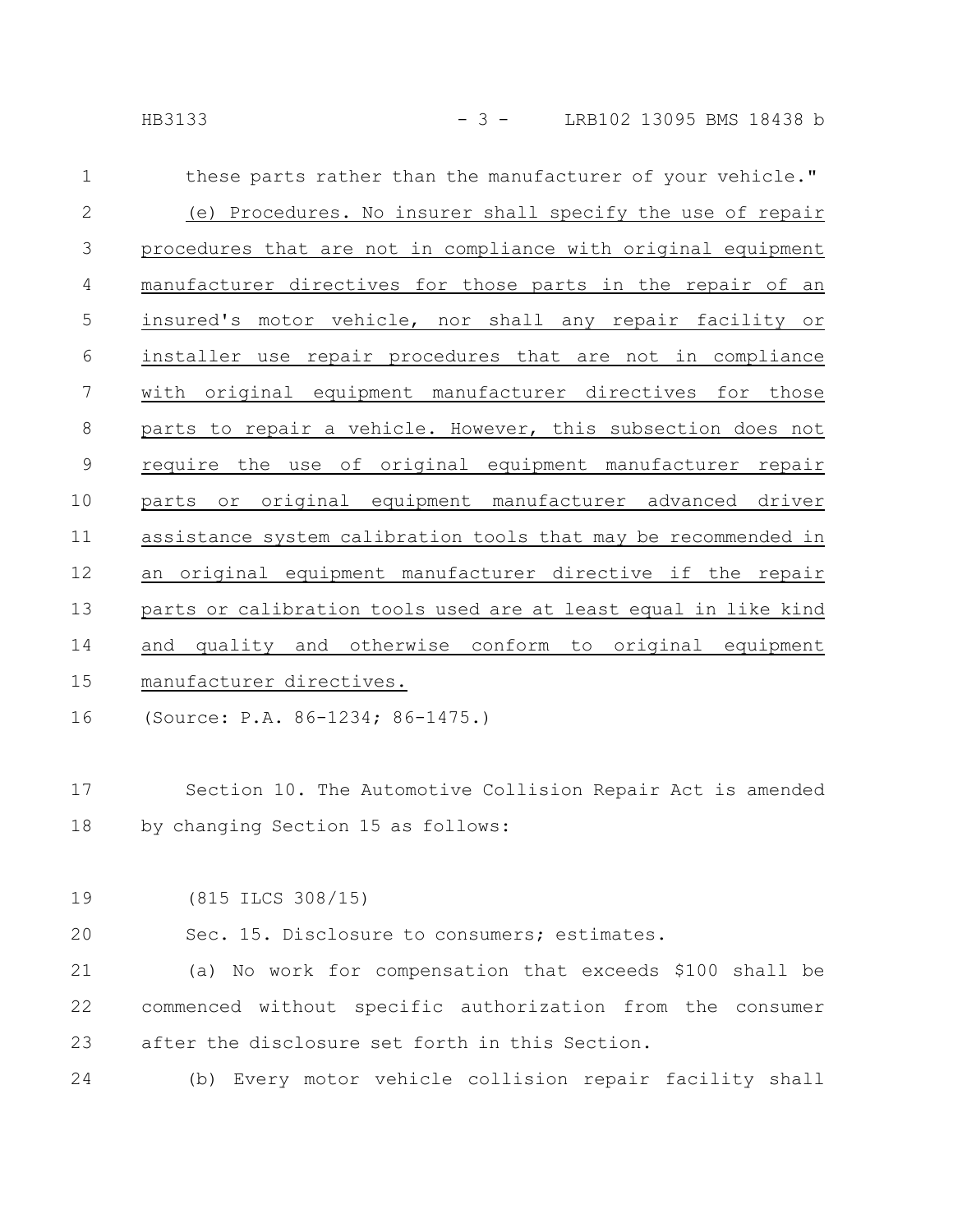either (i) give to each consumer a written estimated price for labor and parts for a specific repair and shall not charge for work done or parts supplied in an amount that exceeds the estimate by more than 10% without oral or written consent from the consumer; or (ii) give to each consumer a written price limit for each specific repair and shall not exceed that limit without oral or written consent of the consumer. The estimate shall include the total costs to repair the motor vehicle. 1 2 3 4 5 6 7 8

Estimates shall include all charges to be paid by the consumer to complete the repair, including any charges for estimates, diagnostics, storage, and administrative fees. 9 10 11

(c) Motor vehicle collision repair facilities shall describe in the estimate the major parts needed to effectuate the repair and shall designate the parts as either new parts, used parts, rebuilt or reconditioned parts, or aftermarket parts as set forth in Section 10 of this Act. 12 13 14 15 16

(d) Estimates shall indicate that the collision repair facility may use a combination of industry standard flat rate (time) manuals, actual time, or condition of the motor vehicle to determine labor costs. This disclosure mandate may also be fulfilled by means of a sign that provides the same information to the consumer. The sign shall be posted at a location that can be easily viewed by the consumer. 17 18 19 20 21 22 23

(e) If it is necessary to disassemble or partially disassemble a motor vehicle or motor vehicle component in order to provide the consumer a written estimate for required 24 25 26